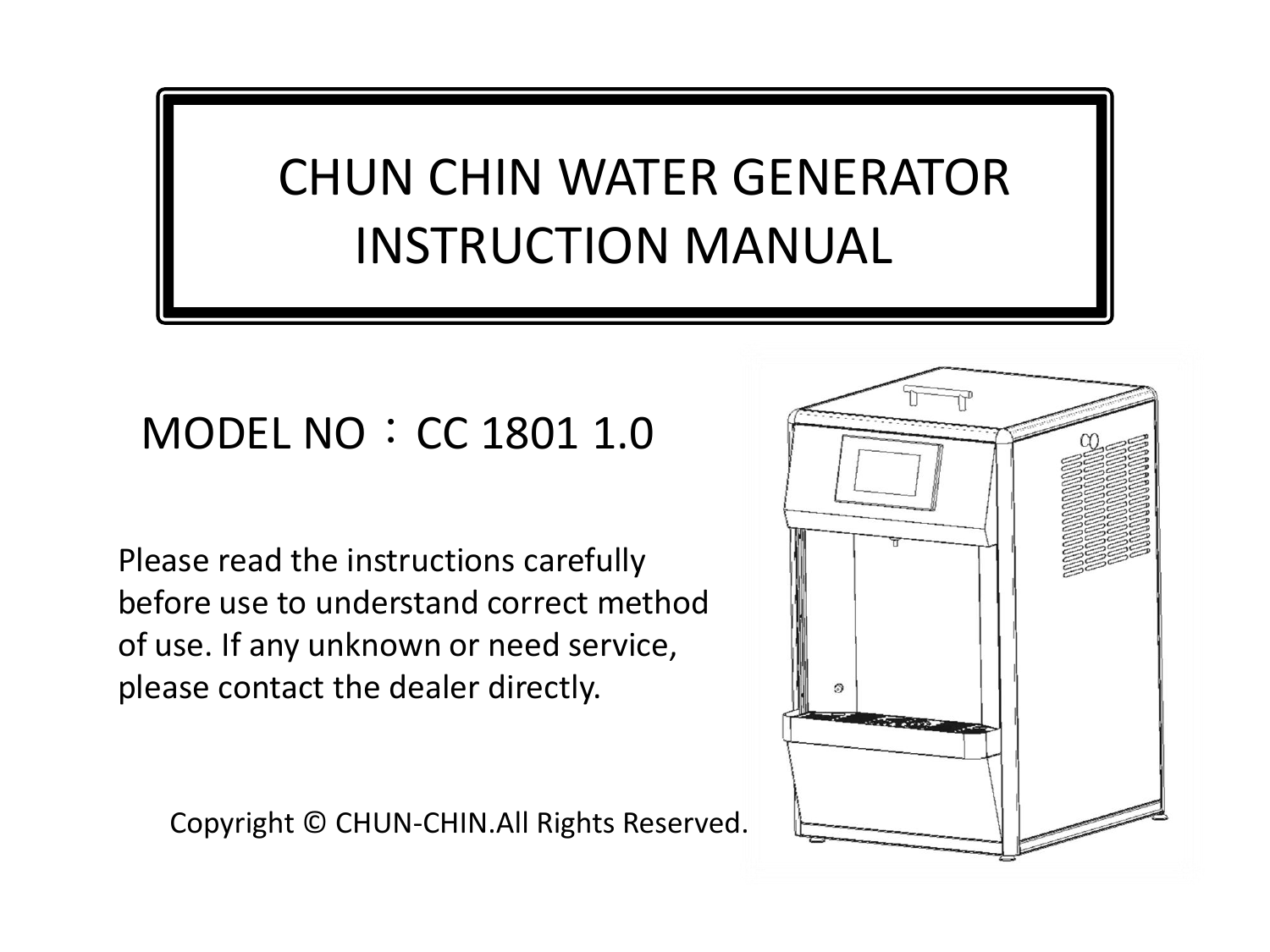# 1 - Precautions

Power Supply

- 1.1 Exclusively use 220V / 50Hz AC power socket for power supply.
- 1.2 Power socket loading capacity should more than 5A for unit use only.
- 1.3 The plug should fully inserted into the socket and grounding well.
- 1.4 Switch the unit off and unplug from the power source when cleaning or maintaining it.

When Using

1.5 Do not attempt to repair, disassemble, or modify the unit.

1.6 Do not carry or use the unit horizontally.

- 1.7 Should abnormal symptoms occur(burning smell, etc.),switch off the unit and unplug it. Contact your dealer or service center for consultation.
- 1.8 Do not put vases or any other objects filled with water on the unit.

Mishandling may result in fatal or serious injuries and unit damages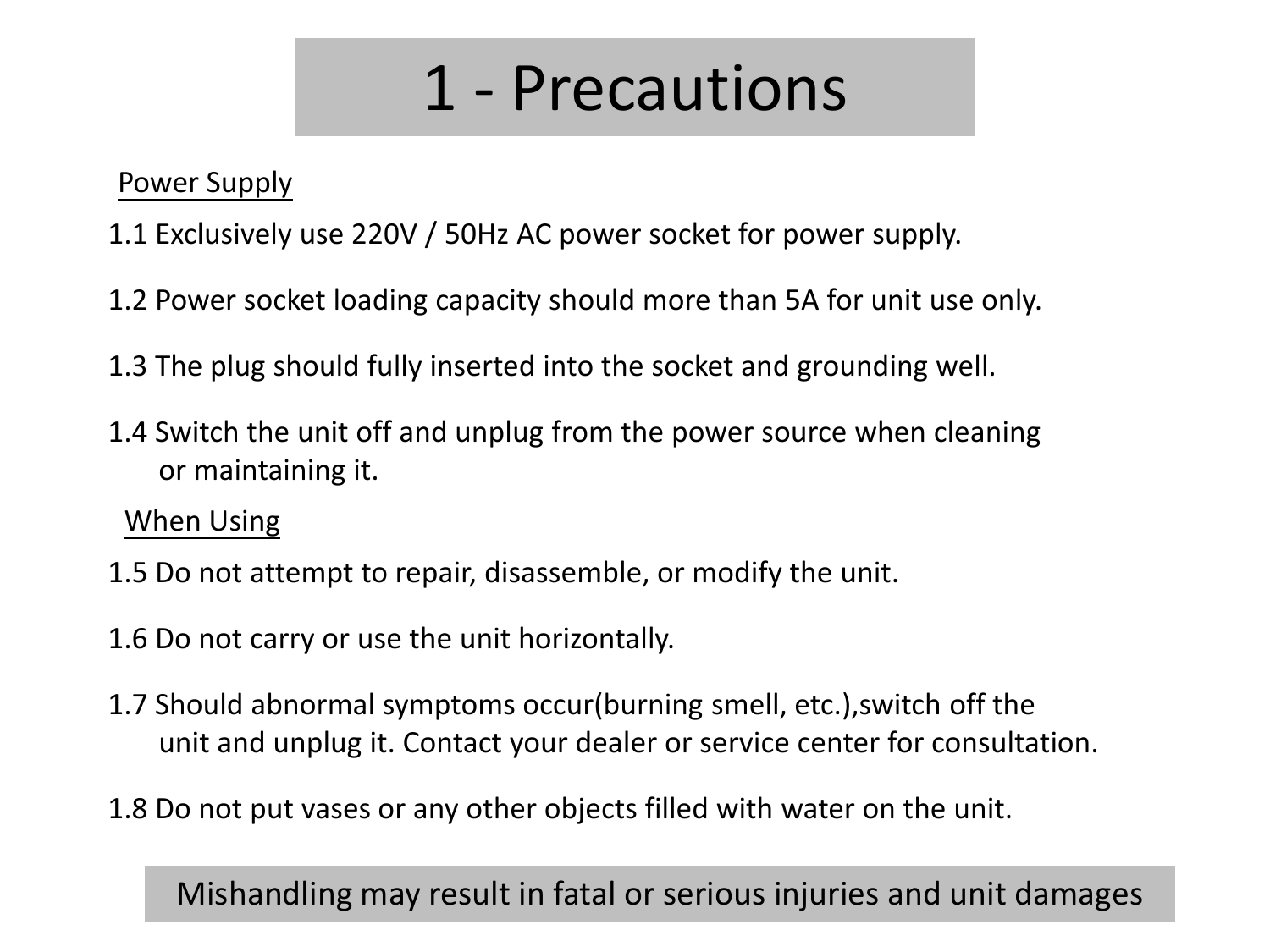# 1 - Precautions

Installation Environment

- 1.9 The unit can operate in a room temperature range of  $12^{\sim}35^{\circ}$  and relative humidity  $> 40\%$ .
- 1.10 If placed in a closed or less space environment, the unit may result in room temperature rise.
- 1.11 Make sure to leave some space around the unit to ensure good ventilation. ( 30cm to left and right sides, 10cm to back side)
- 1.12 Do not use the unit where it may be exposed to direct, rain or near heat-generating devices.
- 1.13 Do not use the unit in places that may be subject to oil, chemicals, peculiar smell, flammable gas leakage or any unhealthy air.

#### Mishandling may result in fatal or serious injuries and unit damages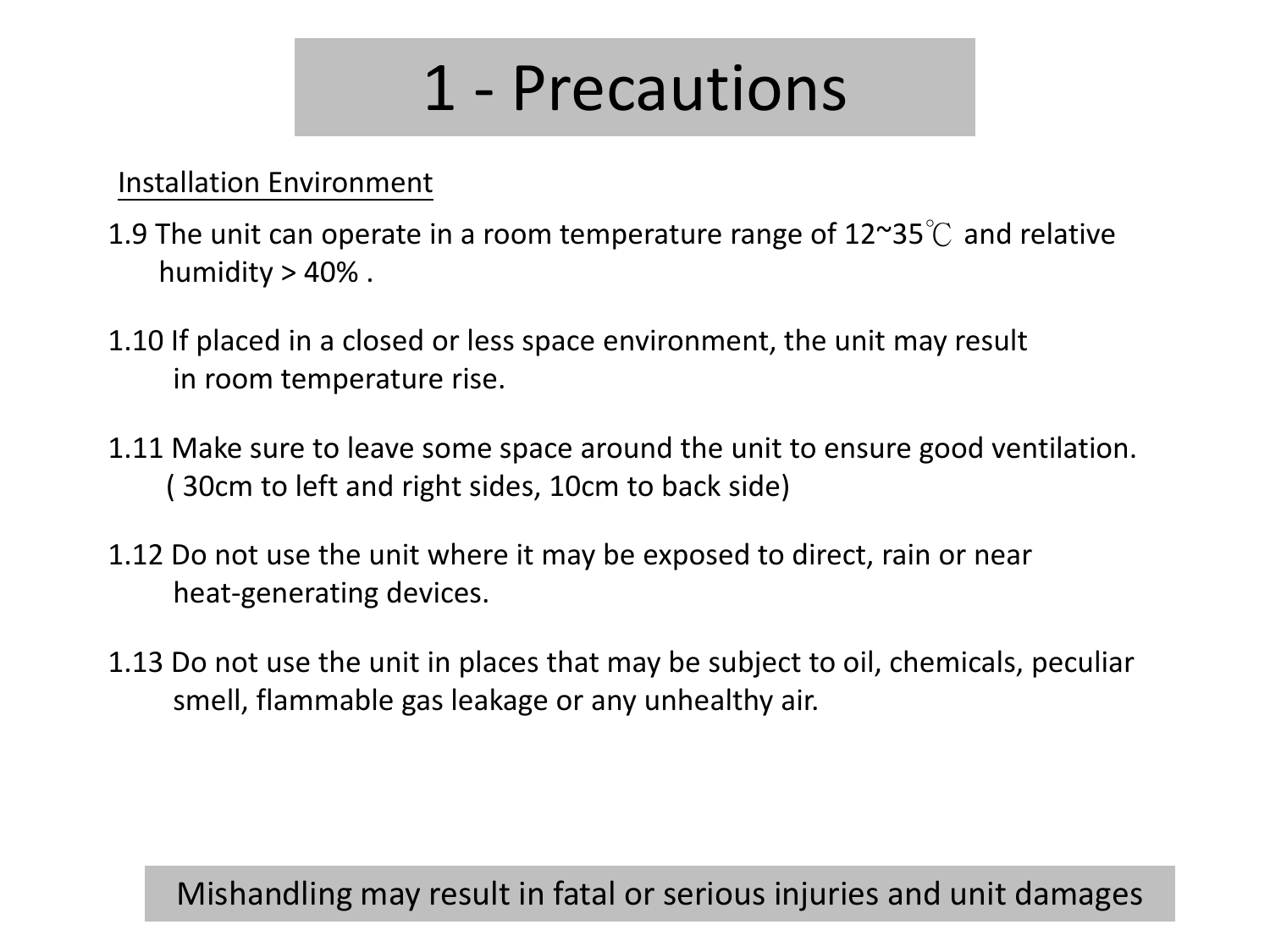# 2 - Parts and functions

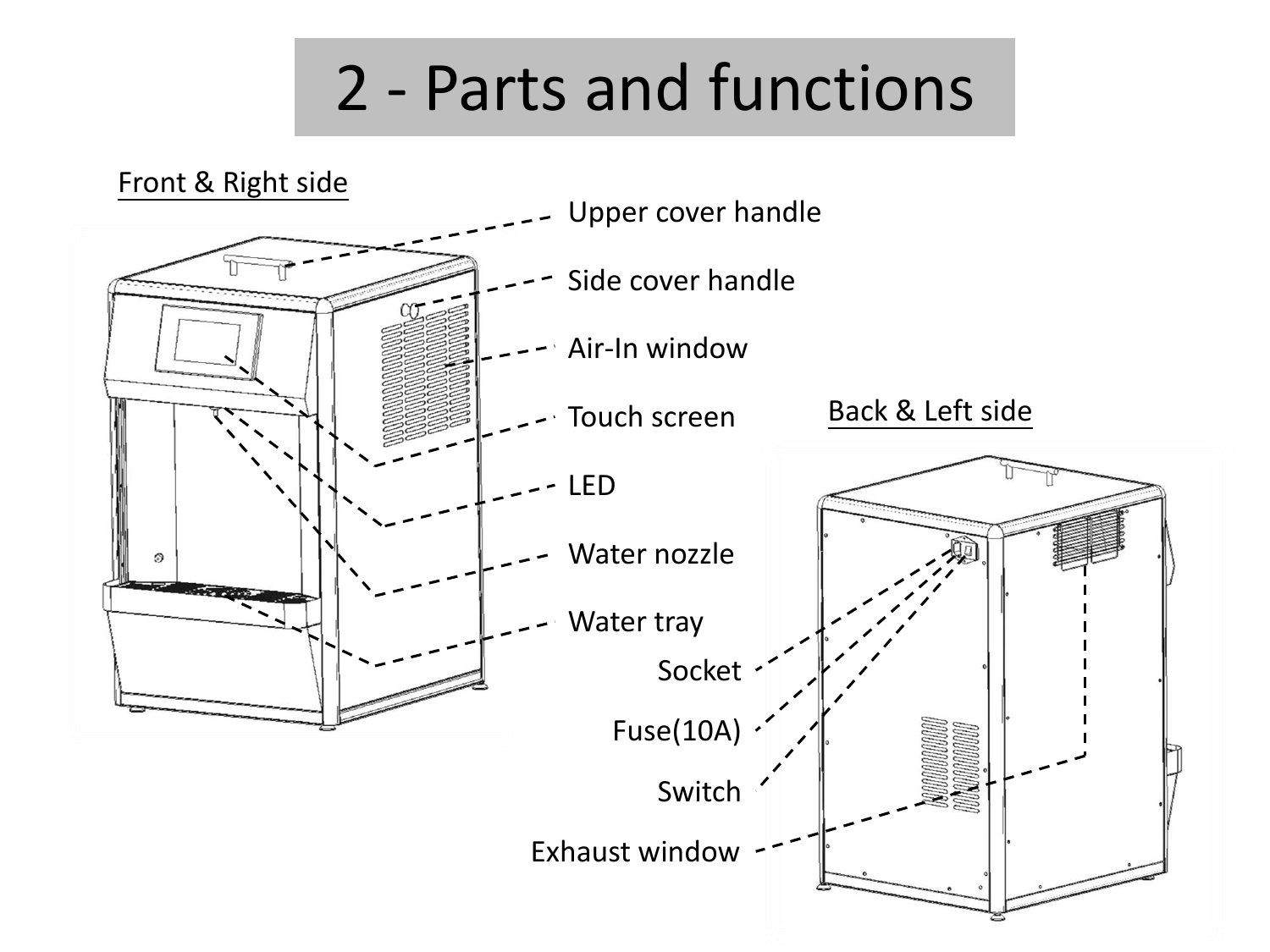# 3 - Before Use

- 3.1 Connect the power cord and the socket where on the back side of the unit.
- 3.2 Let plug fully inserted into the socket(AC220/50Hz).
- 3.3 Turn on the switch where on the back side of the unit.
- 3.4 Touch screen should be working now, and the left side of the unit (exhaust window) has air flow.
- 3.5 For the first time taking water, the water storage level must be at least high level and the water should be continuously taken and drained out by more than 4 liters.

Mishandling may result in fatal or serious injuries and unit damages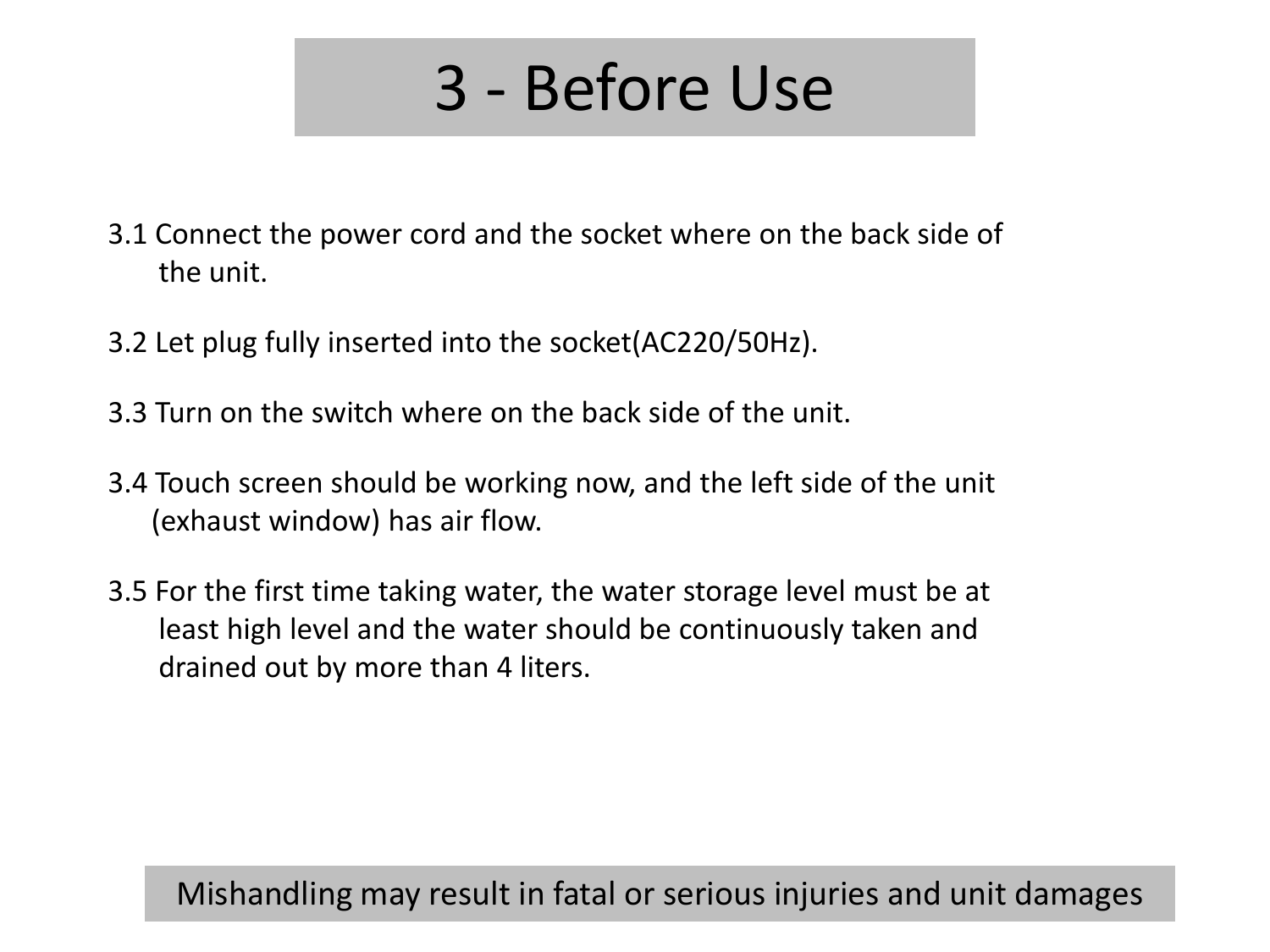### 4 - Touch Screen

Home page

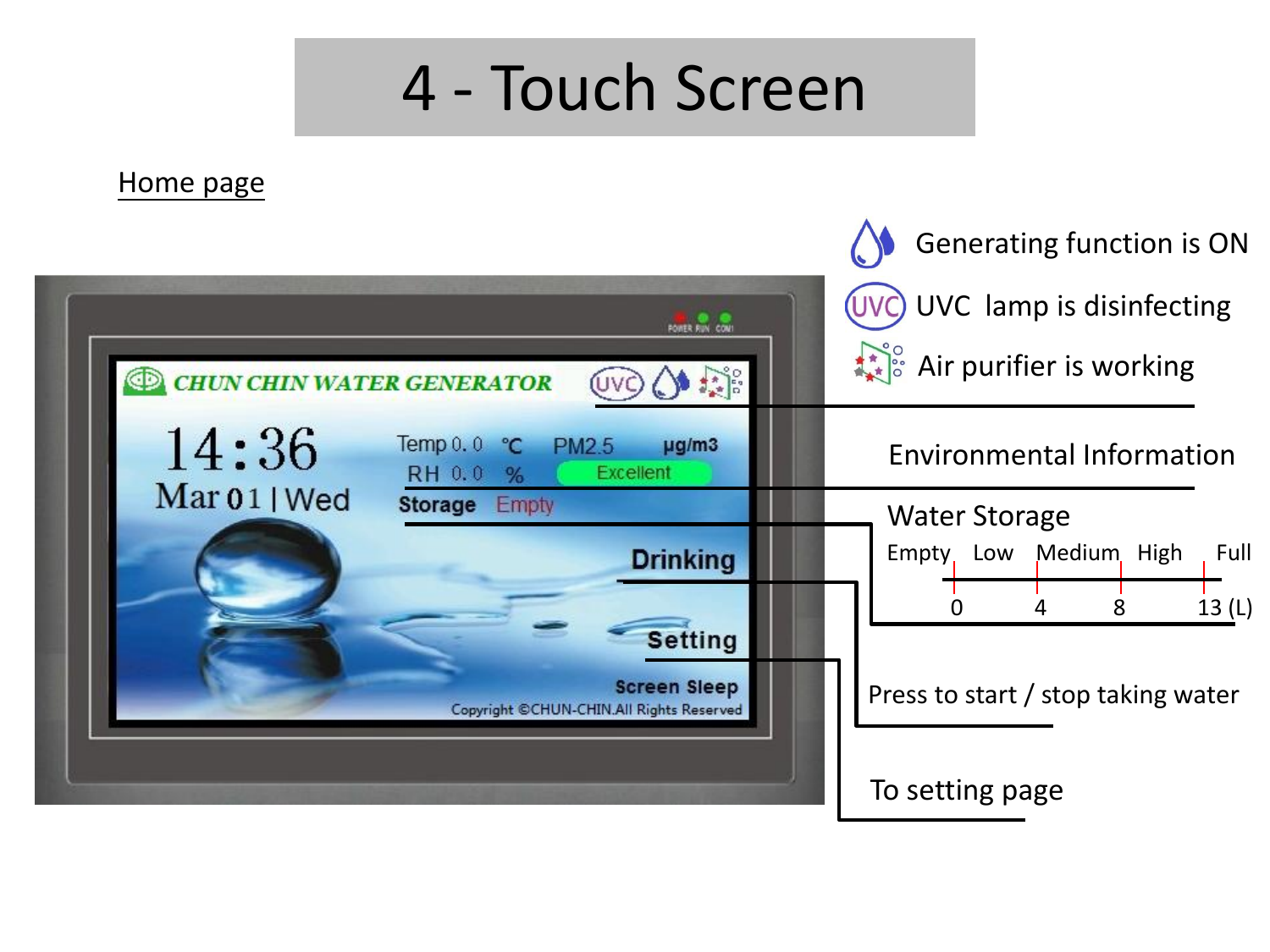### 4 - Touch Screen

#### Setting page

Back to home page



Press 3 seconds to turn ON/off water generator.(default is on)

Press 3 seconds to choose when will air purifier turn on, "On with water generator" or "Auto". In auto mode, it will open automatically when water generating or PM2.5 > 50ug/m3.

To advanced setting. Enter code : 2000

Press to check filter status. Sign in code : 3000

Press to view Temp / Humidity / PM2.5 record last 24hrs.

It is water generator product instructions, please be sure to read.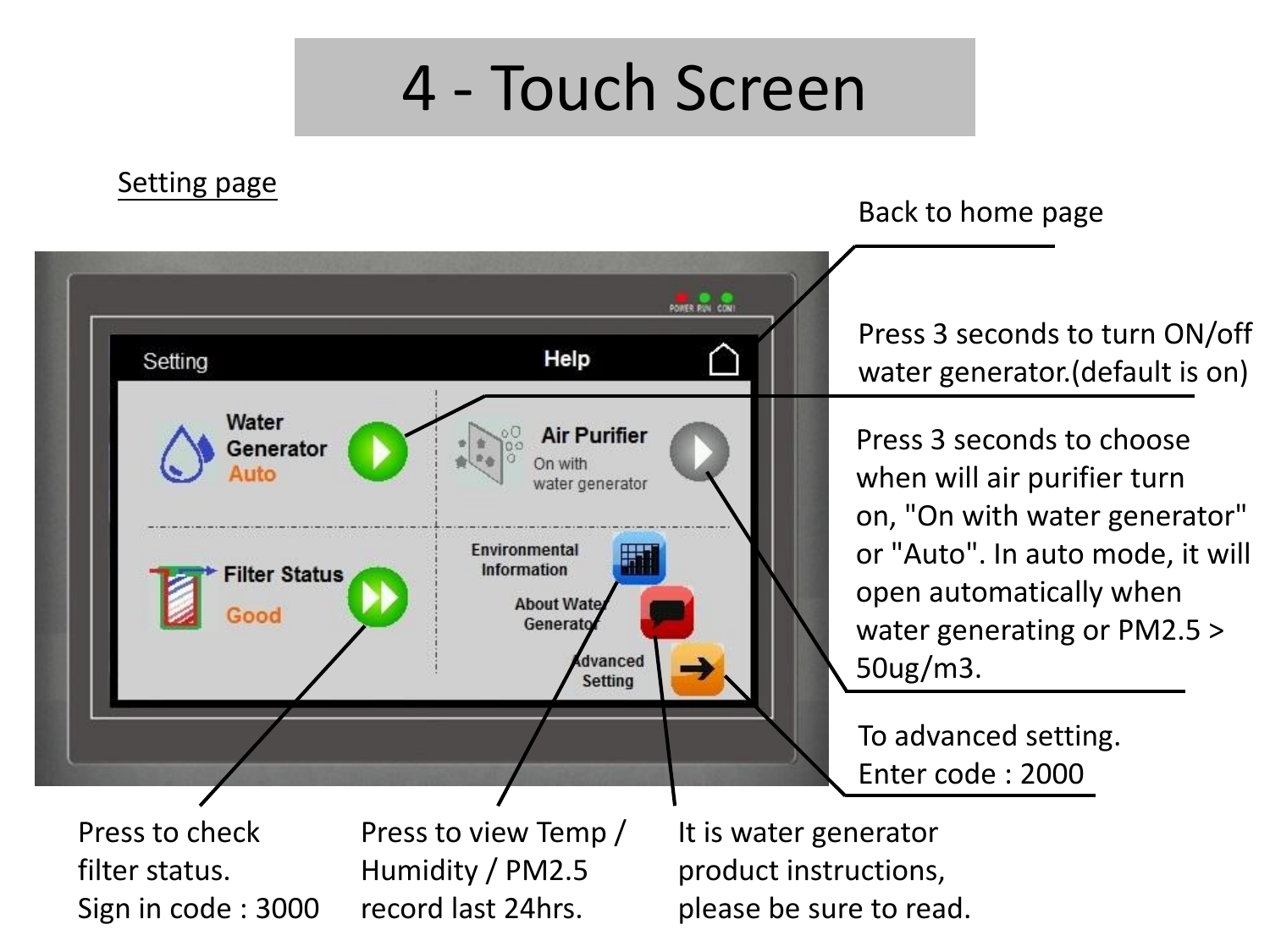## 4 - Touch Screen

#### Advanced Setting page

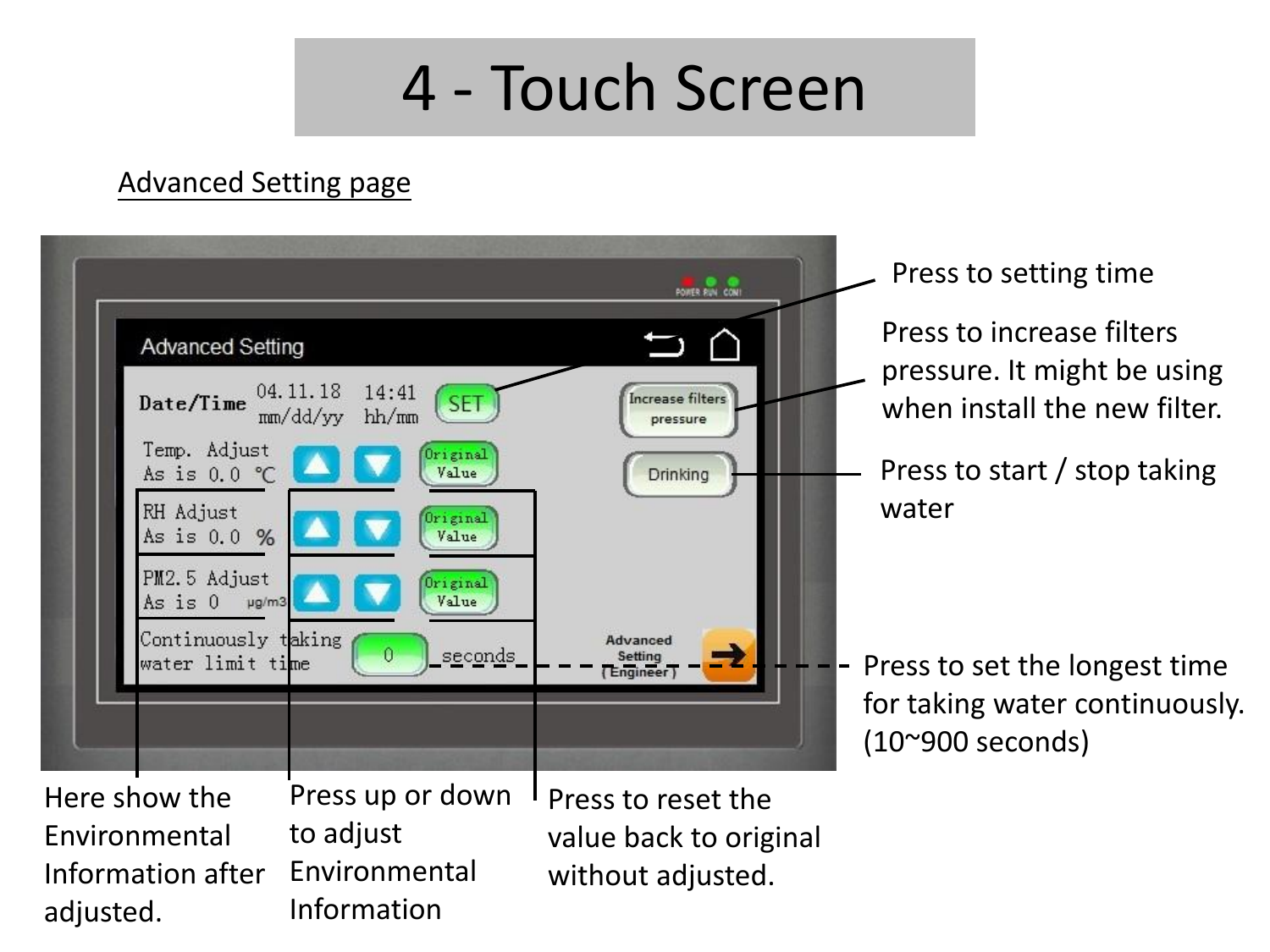# 5 - Use and Maintenance

#### **Notice**

5.1 Do not pour juice, tea, or coffee into the water tray to avoid peculiar smell.

5.2 Unplug the unit when not using for an extended period of time.

5.3 After an extended period of time no using, the water in storage tank should be leak out when restart again.

5.5 UVC lamp is inside of the water storage tank, do not look or expose directly for safety.

5.4 Clean the air filter and the funnel at least once a month, and be sure to replace it after cleaning.

For your safety ,please unplug when cleaning or maintaining !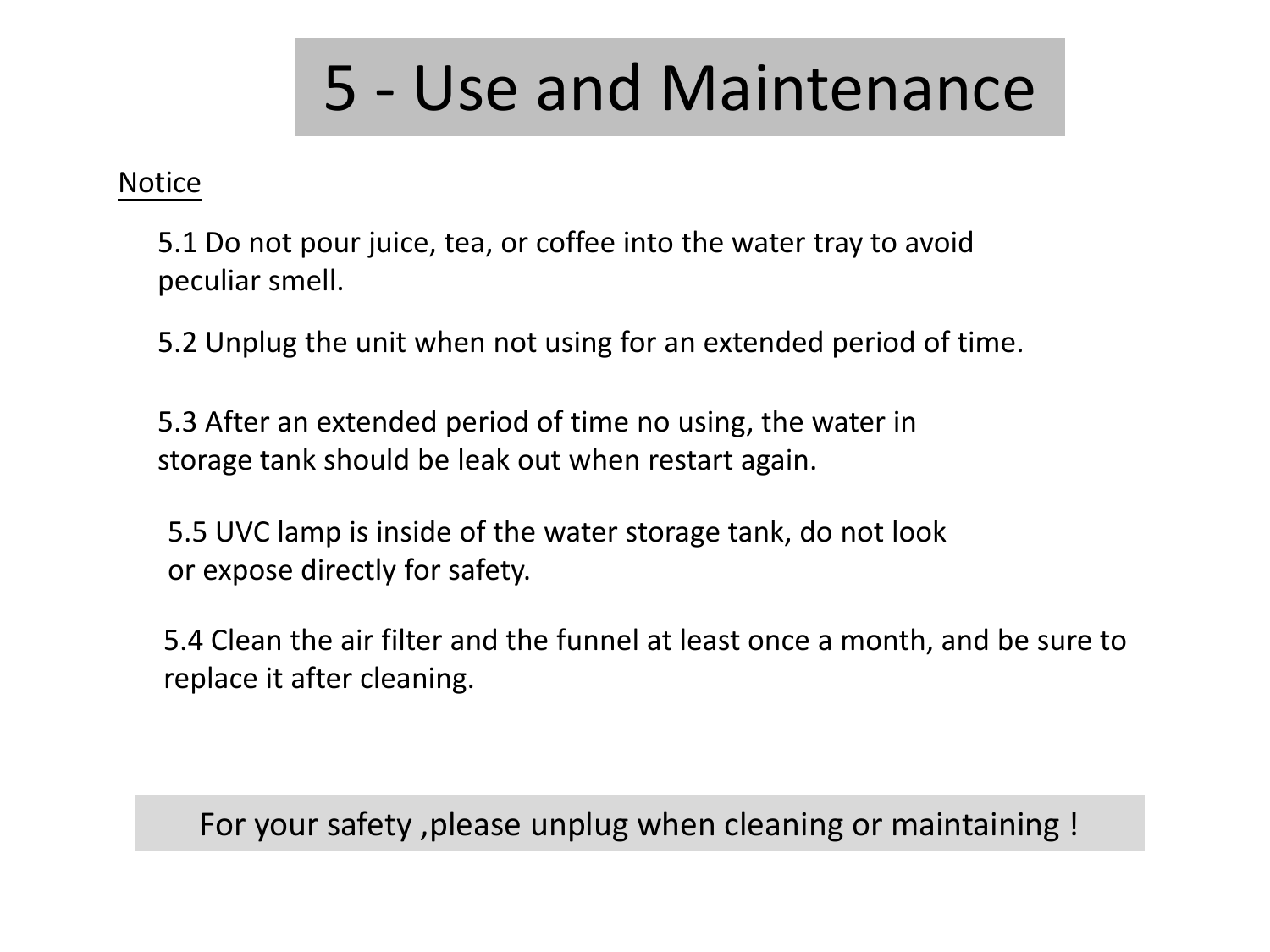# 5 - Use and Maintenance

#### To clean the air filter

- Step 0 Unplug the unit.
- Step 1 Open the Upper cover.
- Step 2 Pull up the air filter as the picture.
- Step 3 Clean air filter and put it back.
- \* 5mm Non-woven fabric filters can be clean by water rinse or high press air blow. 1mm PM2.5 filter should replace new ones.







For your safety ,please unplug when cleaning or maintaining !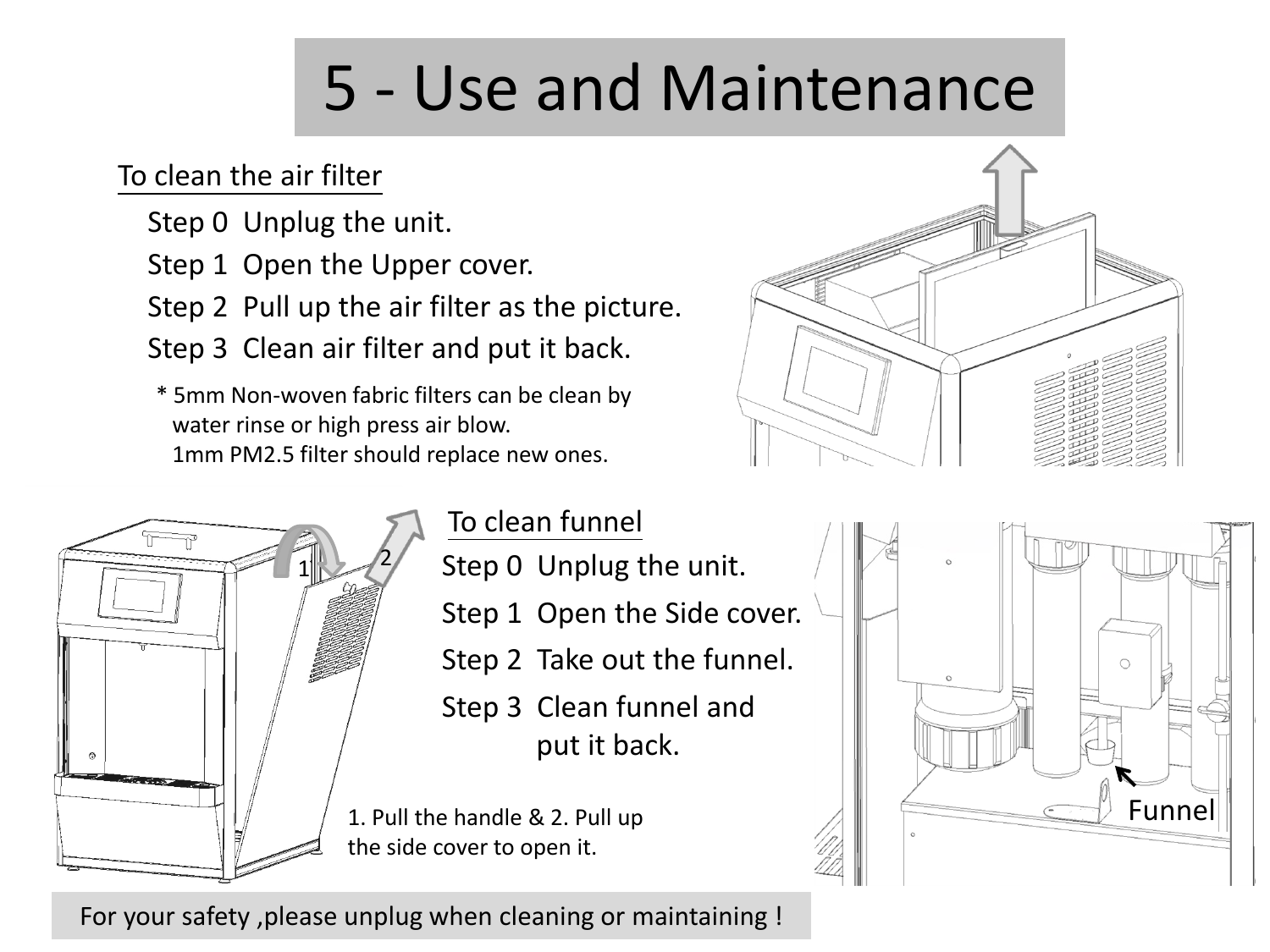# 5 - Use and Maintenance

The filter must be replaced at regular intervals to maintain the quality of the water.

Filter and filter's Life

Filter 1 UVC lamp / 1 year.

Filter 2 1 micron PP filter / 6 month

Filter 3 Granular activate Carbon Filter / 6 month

Filter 4 0.0001 micron RO membrane / 3 years

Filter 5 POST carbon filter / 1 year

The above life is the recommended value, depending on the actual situation may have increased or decreased.



1 UVC Lamp is installed inside the water storage tank, do not look or expose directly for safety.